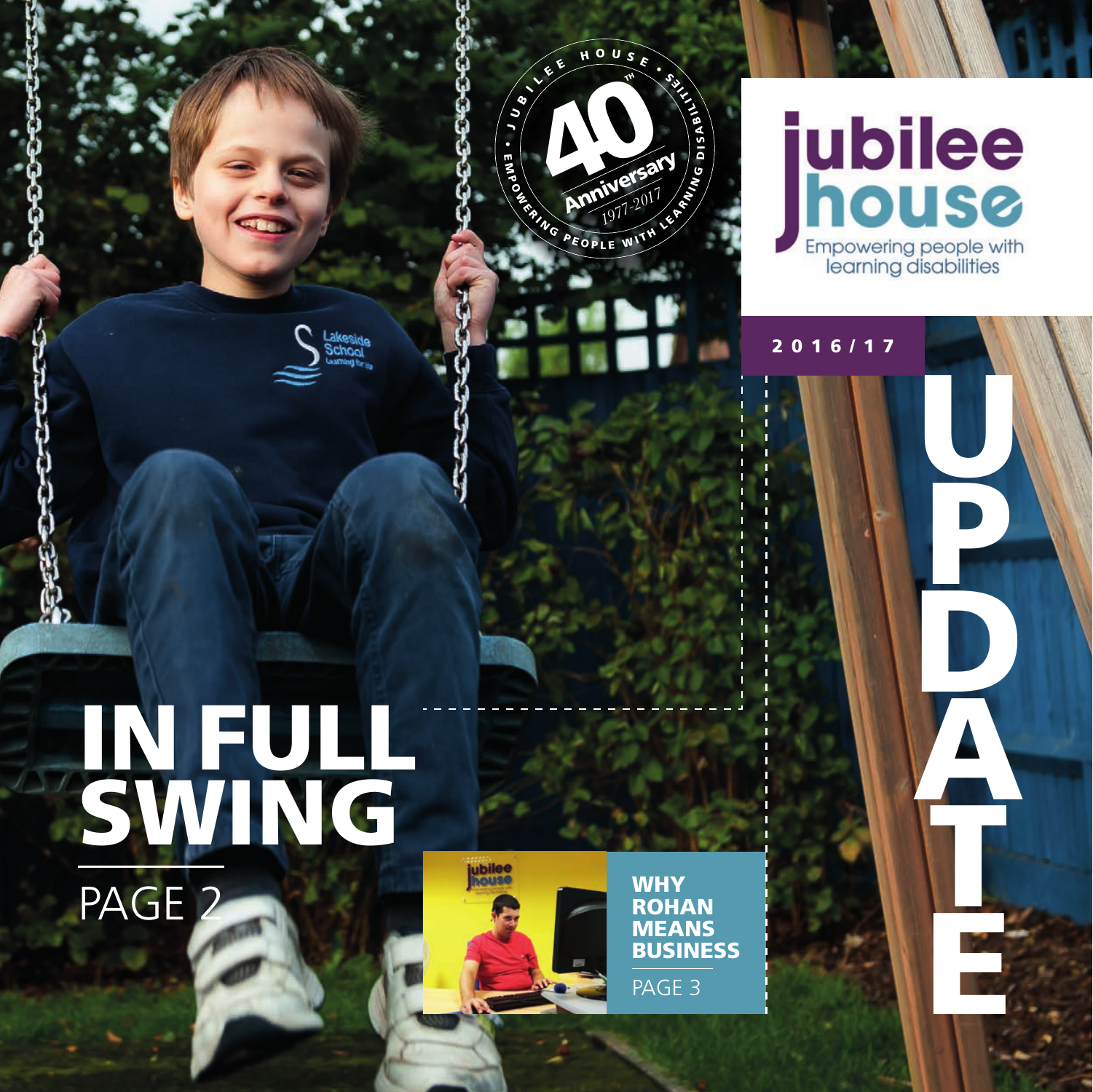**Rohan Chopra is a busy man! Since arriving at Jubilee House on one of our 10 week programmes back in 2014 Royston based Rohan has been working his socks off for us in various guises.**

As well as attending three of our work experience programmes, Rohan has gained a Level 1 in Administration and an Employability Skills Certificate. He has gone from strength to strength with his office skills by manning the phones, creating and maintaining documents and learning general office administration.

Rohan has been volunteering once a week with Jubilee House since the start of January 2016 and in July Rohan took on a paid project for us helping to implement our new operations systems, a project that involved data input and a huge amount of auditing.

"Rohan is intelligent, understands instructions and has been instrumental in Jubilee House meeting our project goals. He is an enthusiastic member of our team," said Catherine Nolan, our HR Assistant. Rohan insists his favourite job is data input! However he has his eye on another job "I like to practice

my DJ skills on my laptop. I'm into pop, dance and house music at the moment," he explained.



# WHY THIS MAN MEANS BUSINESS!

**Our work experience programme, launched in 2013, provides support for people with learning disabilities by preparing them for paid employment within an office environment or a volunteer role. To find out more please call us on 01707 390107.**

**Please contact us on 01707 390107 or enquiries@jubileehouse.com to register your interest.** 

#### GREEN FINGERS WANTED

2017 is our 40th anniversary: we've come a long way from the single building in Welwyn Garden City that started the Jubilee House journey all those years ago! We're looking forward to some great events to celebrate: a sponsored sky-dive and a 1970's themed disco are just two of the highlights.

> **After a kind donation from the Hornbeams Society, Jubilee House is planning to run its first ever gardening training course in 2017. Running over a period of one year, it will provide young (and not so young) people with learning disabilities an opportunity to gain a Level 1 City & Guilds Qualification in Practical Horticulture.**

Finally, we'd like to say a big thank you to all our staff, members, volunteers and trustees whose enthusiasm and hard work have made Jubilee House such a success. We couldn't do it without you!

> It's expected that the course will enable eight people with learning disabilities to participate and provide them with a useful qualification with which to enter the world of work. We hope to be partnering with Growing Education, and trainees will be supported by Jubilee House support staff throughout.

He has come a long way since his early visits which saw Harvey finding life difficult. He would hurt and isolate himself and would also find eating a struggle. He would also scream and

*"We observed staff relate to people in a kind and caring way which promoted their self-esteem and encouraged their independence."*

## STRONG TEAMWORK, FOR NOW AND THE FUTURE

### HARVEY MAKES LEAPS AND BOUNDS

*"Staff showed they had good relationships with people, speaking about them warmly and showing that they held them in high regard."* 

**Another great year for Jubilee House! Our services go from strength to strength, providing the quality support and care which enables us to achieve our ambition of happy and fulfilled lives for adults and children with learning disabilities.** 

All our services retained their 'Good' rating, and we're looking forward to making them even better. Thanks to the hard work of our fundraisers, as well as to some sizeable donations. this year we've been able to upgrade the facilities at several of our services, making sure that we can provide the best possible experience for our service users.

We're always on the look out to introduce new services, and in 2017 we'll be running a new fully-supported course in practical horticulture to enable people with learning disabilities to gain a marketable qualification.

#### **Steve Stokes, Chairman and Alan Clarke, CEO**



**Harvey, like most 10 year olds, is full of energy. His autism means he faces daily challenges at being able to access the world. The staff at Peartree look after him and understand and encourage Harvey in a safe and meaningful way.** 

shout a lot. Home life was hard for his family. Coming to Peartree gave them all some much needed support.

Our dedicated team has worked, supported and enabled Harvey to be able to take part in activities and to be around others. He can now spend time away from home learning new skills. In addition his time at Peartree gives his family the chance to recharge .

Harvey still faces daily challenges but is making good progress, becoming an engaging individual who is developing at every visit. He is talking more, making choices and managing his own behaviour.

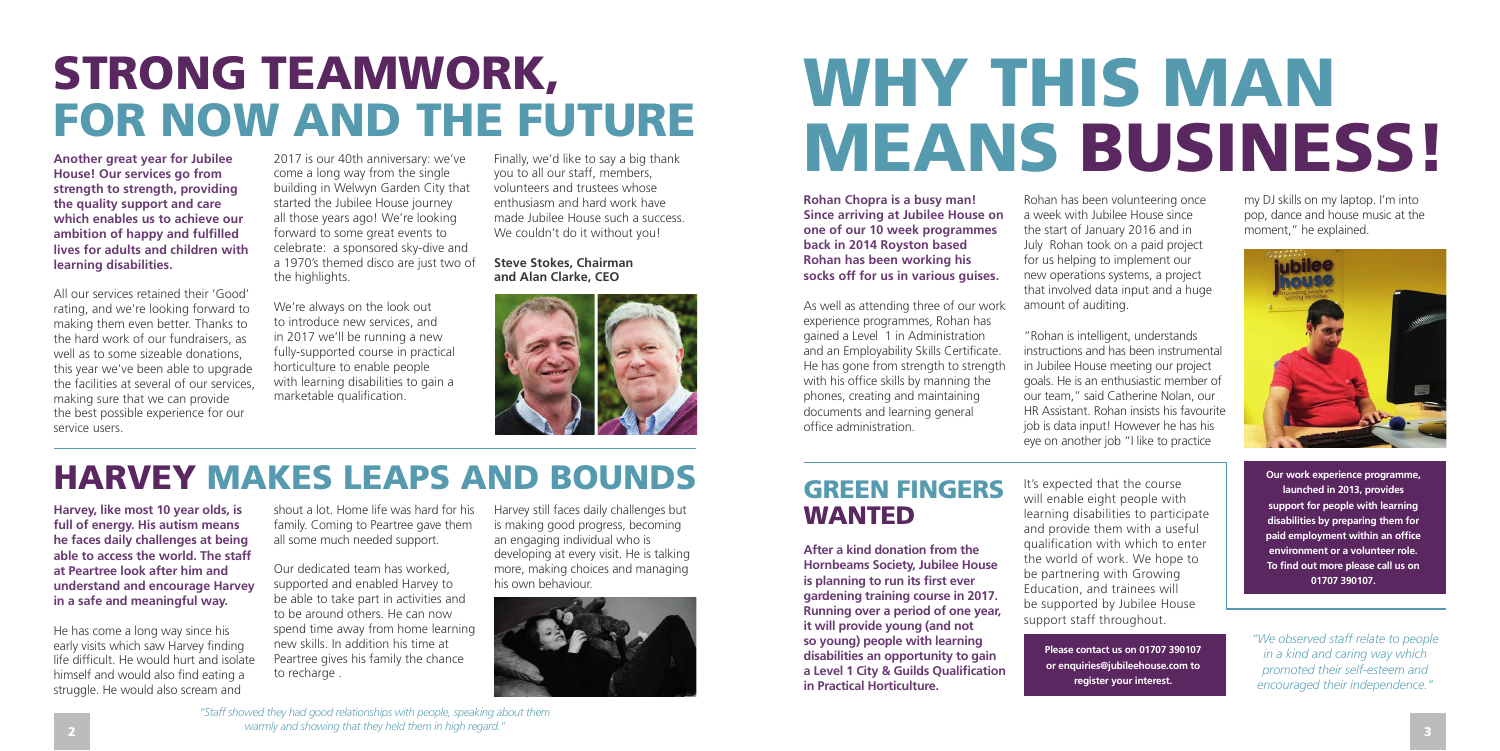

# IT'S A FAMILY AFFAIR





# KEY MOMENT

**Seth, a 12 year old from Hatfield, has severe autism. We first met him in January 2016 when his Mum was due to give birth to his brother Christian.** 

When he was five weeks old Christian developed serious eye problems and cancer in both eyes was diagnosed.

As a result of this Seth's original package of 12 overnights was extended to three nights a week to help take some of the strain off the family which also includes Seth's brothers Jed, 10, Mordi 8, Titus 4 and Dad Stuart.

Stuart was full of praise for the help they obtained from Jubilee House: "We're extremely grateful. The staff have been magnificent, especially Sam Perry. Sam and the team have supported us all the way and have liaised with Seth's school, Lakeside in WGC, as well as social services, to ensure this new package went through smoothly. We're so glad we got the help we needed.

"Everything happened really quickly," Stuart continued. "London Royal Hospital were straight on it, and another plus point for Jubilee House is that they moved mountains to help us immediately."

Both Seth and Christian are making good progress and Seth is settling into his routine, becoming more confident all the time. Project Support Worker Leanne Smith explains: "Seth has made exceptional progress in self managing his behaviour and is now settling himself off to sleep without an adult in his room.

"At first Seth had a very limited diet but is now trying a variety of foods which he enjoys eating. He is now going out in the community and getting more confident all the time."

**In March 1977 the country was looking forward to the Queen's Silver Jubilee and Australian fast bowler Dennis Lillee was claiming six English wickets in the Centenary Test. Meanwhile another Dennis, Chairman of Welwyn Hatfield Council Dennis Lewis, opened our first residential home in Grove** 

**Meadow, Welwyn Garden City.**

"The then Chief Housing Officer at the Council was very sympathetic to this project and was instrumental in making Grove Meadow available for respite care," Dennis explained. "Ray Little, leader of the ruling Labour group, also did his bit by arranging for an extension at the back of Grove Meadow to be built.

"It was a real community event," Dennis continued. "Not only did local people donate furniture, fixtures and fittings but many of them were there celebrating at the official opening."

Dennis, who still lives locally, has remained a supporter of Jubilee House and opened our Peartree Children's Short Break Centre in 2004.

He also wants to help arrange some of our 40th anniversary celebrations and fundraising events planned for 2017. These include a 1977-themed karaoke disco and a sponsored sky-dive. "I'm not sure my ticker is strong enough to jump out of a plane, but I want to be involved in some way."



**Little Dawn Ingram presents a bouquet to Dennis's wife Gill. Looking on are MP for Welwyn Hatfield Christopher Murphy and his wife Sandra**



**Then: Opening Grove Meadow in March 1977**



*"People described the manager as supportive, always having an open door, proactive and approachable"*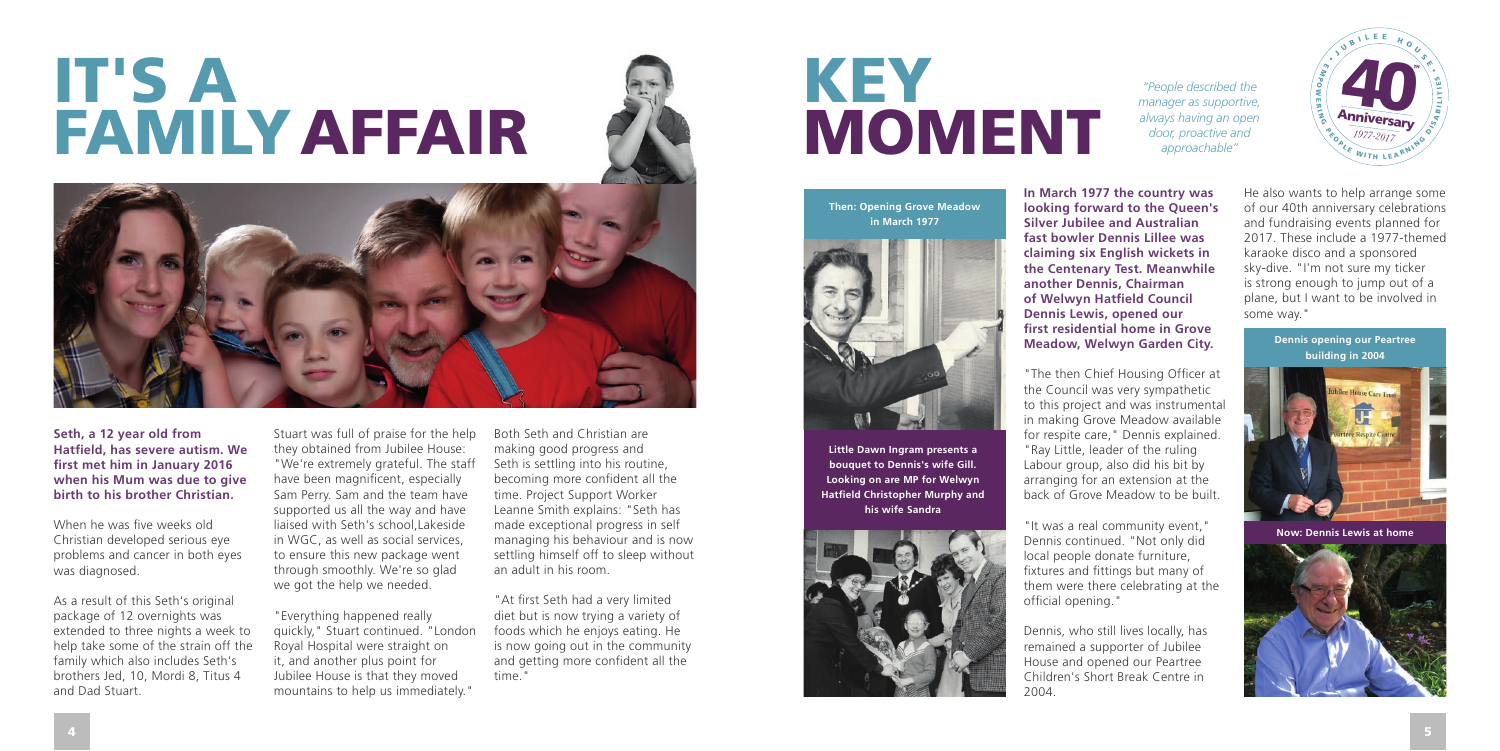**Our residential services in Welwyn Garden City support people with complex learning disabilities and mobility needs to live happy and fulfilled lives. One of these services, Jonquil, is a specially adapted bungalow which supports individuals with high needs.** 

The service is fully equipped to support people with all of their mobility needs: it has a large sensory room which provides opportunities for fun and relaxation, as well as a large garden for use in the summer months.

Individuals are supported to take part in many community activities such as visiting local pubs, cafes and parks. Day trips have included a boat trip on a local canal and visits to Wicksteed Park, the seaside, the circus and the local zoo.



This year we purchased a new vehicle specifically adapted for wheelchair use and this has made accessing the community even easier.

As well as group based activities, each individual also takes part in personalised activities depending on their own interests. These are identified through in-depth meetings with dedicated and skilled staff members who know them well. Personalised activities have included trips to an ABBA musical, a Queen tribute act, go kart racing and a personal encounter with lemurs (pictured)!

Our outreach service started off supporting young people to get out and about in the community, having fun and developing confidence. We can now provide support to both adults and children, who can either attend one of our regular group sessions or have sessions specifically tailored to their individual needs and delivered on a one to one basis.

Most of our outreach services are provided under contract to Hertfordshire County Council, but we can also provide services for people who receive a direct payments

package. Outreach activities can take place during the day, after school or at weekends, at the times which are convenient for the service users.

Recent activities have included gokarting, horse riding, swimming, fruit picking, singing lessons and trips to Harry Potter World and Whipsnade and Woburn zoos.

As well as providing fun activities, our outreach sessions can help to equip young people with the life skills that they need to thrive in the modern world, and we have supported young

people to be more confident in using money and doing their shopping. and in using public transport, as well as providing school support.

Our outreach services provide vital support to families in the local area. If you would like to have more information on how an outreach package could benefit you or someone in your family please contact our Outreach Manager **Suki Palmer on 01707 390107 or suki.palmer@jubileehouse.com.**

Our residential and supported living services in Welwyn Garden City encourage service users to be more independent in their daily living, which will ultimately help them on their way to 'happy and fulfilled lives'. Several of them identified that they wanted to be supported to go on holiday, and Jubilee House was happy to oblige!

Supported living tenant Clare certainly got out and about this year. Clare, 25, who moved in with us in September 2015, jetted off on a whirlwind trip to Spain having never travelled abroad before. Jubilee House supported Clare so that she could choose the holiday destination herself, book the trip, and obtain her passport, travel insurance and currency.

Clare chose her own support staff to accompany her and enjoyed a week away that took in Palma and Santa Ponsa in Majorca, (where she was able to swim with dolphins) and also a trip to Barcelona. This gave football fan Clare the chance to visit the huge Camp Nou stadium, home of the Catalan giants.

Other service users chose holidays closer to home: Jackie, Julie and Kathy from one of our residential services decided on a break at Great Yarmouth. As well as enjoying the traditional fish and chips and a trip to the fairground, they were able to take in the circus at the Hippodrome.

For Kathy, the trip to Great Yarmouth was a return to a

favourite haunt: "It's nice there and I went there the first time for my birthday." she commented. Another service user, Derek, decided on a quieter holiday on his own in Southend, supported by one of our volunteers. The highlight for him was a cream tea on the pier.

Holidays aren't just for the summer and our support staff were certainly worked hard on a recent trip to an 'Ultimate 80's' weekend at Butlins in Minehead: Alexis, Clare, Jackie and Sue wanted to take in all the nightlife, which meant staying up until the early hours every night. The pool party was another success, and nobody wanted to miss the opportunity to do some shopping at the market.

### JONQUIL - SUPPORTING INDIVIDUALS WITH HIGH NEEDS

## WE'RE GOING ON A SUMMER HOLIDAY



### GETTING OUT AND ABOUT WITH OUTREACH